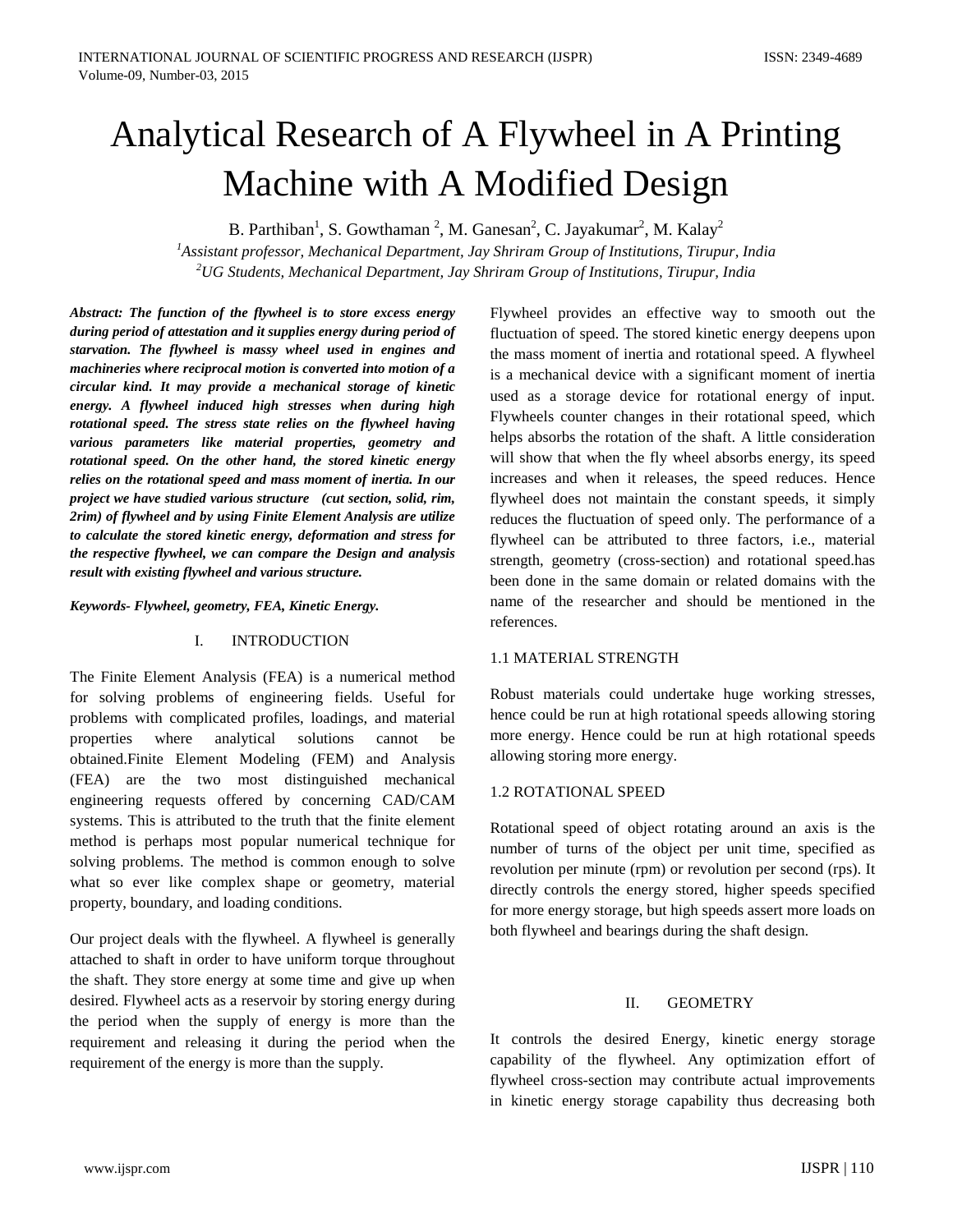overall shaft/bearing loads and material failure case. Flywheel performance includes the amount of specific kinetic energy and mechanical losses. To increase the quality of the product and in order to have safe and trusty design, it is need to investigate the stresses induced when the component during working condition. The flywheel rotates, centrifugal forces acts on the flywheel, because tensile and bending stresses are induced in a rim of flywheel. To confront the need of smoothing out the large oscillations in velocity during a cycle of a mechanism system, a flywheel is designed, optimized and analyzed.



Fig 2.1 Factors affecting flywheel performance

## 2.1 GEOMETRICAL DIMENSIONS OF FLYWHEEL

Dimensions of flywheel are provided below. This flywheel is designed and analyzed.

Mass  $(m) = 60kg$ .

Outer diameter (do) =600mm.

Inner diameter (di) =60mm.

 $Rpm (n) = 750$ 

Depth=90mm

2.2 MATERIAL FOR FLYWHEEL

Gray cast iron

Density=7510 kg/m3.

Poisons ratio (υ)  $=0.23$ .

Modulus of elasticity  $= 101$  Gpa

Modulus of rigidity  $= 41$  Gpa

Torsion/shear strength=276 mpa

2.3 FLYWHEEL GEOMETRY

Exciting flywheel having structure, deformation and vonmisses stress are given below;



#### 2.4 MODIFIED DESIGN

Various flywheel geometries taken understudy are rim disk, webbed/ section cut; arm/spoke type .keeping mass constant as 60 kg and outside diameter 600mm, stored kinetic energy is calculated for these profiles. Other profiles of flywheel given below are designed and analyzed



Fig 2.1 Modified design of flywheel

## III. FINITE ELEMENT ANALYSIS OF FLYWHEEL

To build the physical system into a finite element model easily, some assumptions are needed:

#### 3.1 ASSUMPTIONS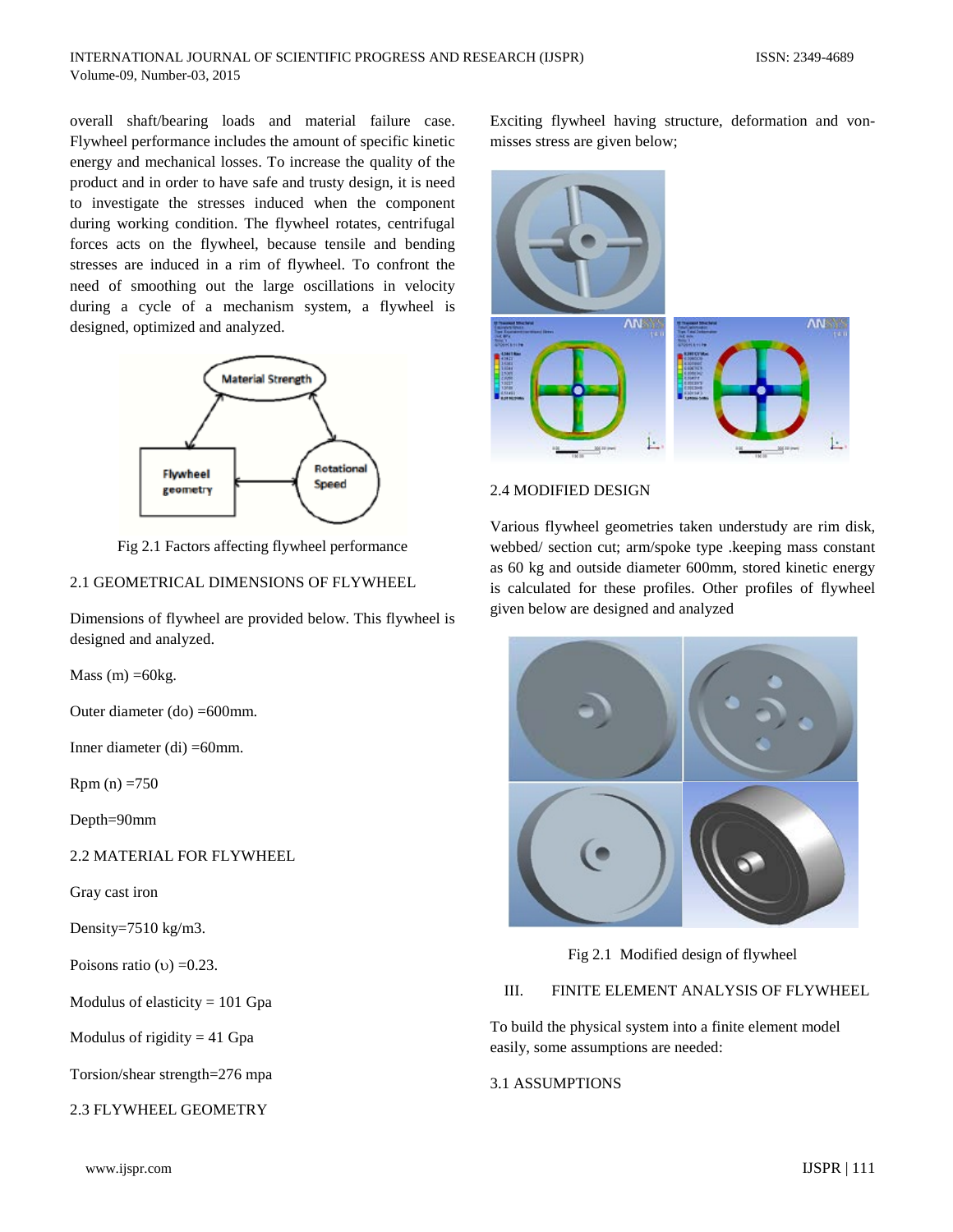- Rigid installation is used to connect the flywheel and its drive-shaft, no key-ways are needed to drive the flywheel and there exist no slide, built-in stress and deformations on the connection surface; therefore, displacement constraints can be simply applied on the shaft hole
- The flywheel only works in the vertical plane  $(X-Y)$ plane)
- Material used is isotropic
- Aerodynamically resistance can be neglected
- There exists no vibration
- Fillets/chamfers can be neglected.

# 3.2 ELEMENT TYPE

The element Soilid72, a 3D 4-node tetrahedral structural solid with rotations, is used to model meshes. The element is defined by 4 Nodes with 6 DOFs at each node and well suitable to create irregular meshes.

# 3.3 MESHING METHOD

Free mesh with smart element sizing is adopted to automatically and flexibly mesh the model. Compared to mapped mesh, which is restricted to only quadrilateral (area) or only hexahedron (volume) elements; free mesh has no restrictions in terms of element shapes.

# 3.4 BOUNDARY CONDITIONS AND LOADS MOMENT

MZ, applied on the nodes on the shaft-hole surface ANSYS 11 will be utilized for finite element analysis The ANSYS Workbench, together with the Workbench project and tabs, provides a unified working environment for developing and managing a variety of CAE information and makes it easier for you to set up and work with data at a high level.



Fig 3.1solid type flywheel

The FE software i.e. ANSYS software is used to analyze by these various four profiles of flywheel having deformation and von- misses stress are given below;



Fig 3.2 single Rim Type Flywheel



Fig3.3 Double Rim Type Flywheel



Fig3.4 Cut-Section Flywheel

# IV. COMPARISON OF FUNCTIONAL VALUES OF FLY WHEEL

| <b>Functional</b><br>values               | Arm $(4)$<br>arm) | <b>Solid</b> | Rim<br>(single)<br>step) | <b>Rim</b><br>(double<br>step) | $_{\rm Cut}$<br>section |
|-------------------------------------------|-------------------|--------------|--------------------------|--------------------------------|-------------------------|
| Load<br>(angular<br>velocity),<br>rad/sec | 78.3              | 78.3         | 78.3                     | 78.3                           | 78.3                    |
| Kinetic<br>energy, KJ                     | 1.95              | 1.9517       | 1.9668                   | 2.427                          | 3.6015                  |
| Equ. Van<br>misses<br>stress, mpa         | 4.5               | 2.72         | 2.7375                   | 3.068                          | 3.47                    |
| Total<br>deformatio<br>n, MM              | 0.01012           | 0.00156      | 0.002032<br>6            | 0.002388                       | 0.002727<br>6           |

# V. CONCLUSIONS